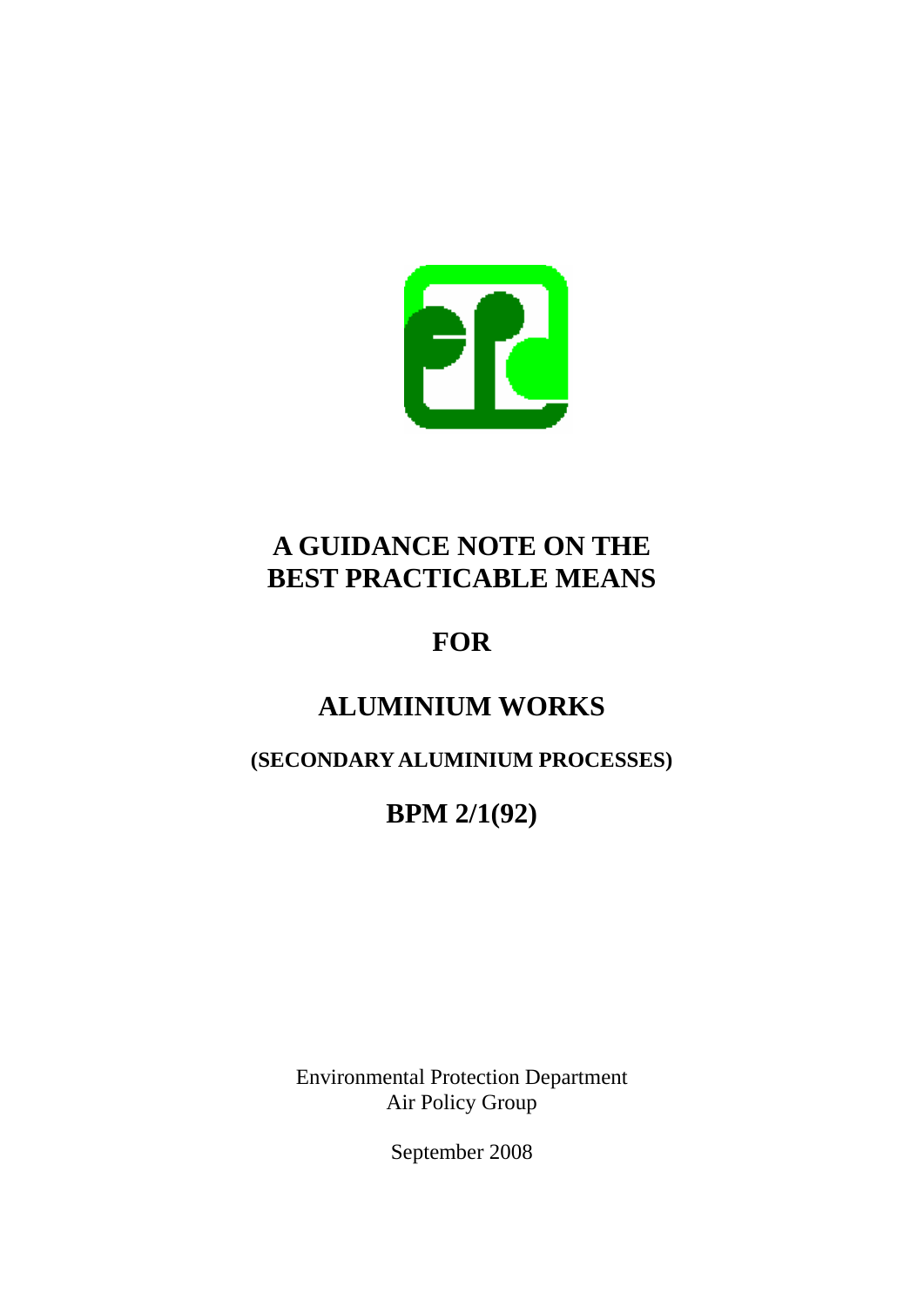### **1. INTRODUCTION**

- 1.1 This Note is one of a series issued by the Environmental Protection Department to provide guidance on air pollution management for processes specified under Part IV of the Air Pollution Control Ordinance (the Ordinance). It also serves as a guide for the assessment of an application for Specified Process licence under the Ordinance.
- 1.2 It should be understood that this Note sets out the basic requirements for the applicant to provide and maintain the best practicable means for the prevention of emission of air pollutants. The applicant should recognize that whether a licence is granted or refused, and on what conditions, will depend on all the circumstances of an individual application besides the requirements set out in this Note. The Authority may devise specific requirements for individual facility carrying out the specified process.
- 1.3 This Note covers works described as "Aluminium Works" in Schedule 1 to the Ordinance, including recovery of aluminium or aluminium alloys from aluminium or aluminium scrap fabricated metal, swarf, skimmings or other residues by melting under flux cover, and in which the processing capacity exceeds 1 tonne, or, if the mode of operation is continuous, 0.67 tonne per hour (expressed as aluminium).

### **2. EMISSION LIMITS**

- 2.1 All emissions to air, other than steam or water vapour, shall be colourless, free from persistent mist or fume, and free from droplets.
- 2.2 Emission from specified and associated processes for the recovery of aluminium or aluminium alloys by smelting/ refining shall not:
	- (a) exceed the concentration limits set out in Annex I.
	- (b) appear to be as dark as or darker than Shade 1 on the Ringelmann Chart when compared in the appropriate manner with the Ringelmann Chart or an approved device.

### **3. FUEL RESTRICTION**

3.1 All fuels to be used shall comply with the Air Pollution Control (Fuel Restriction) Regulations in force.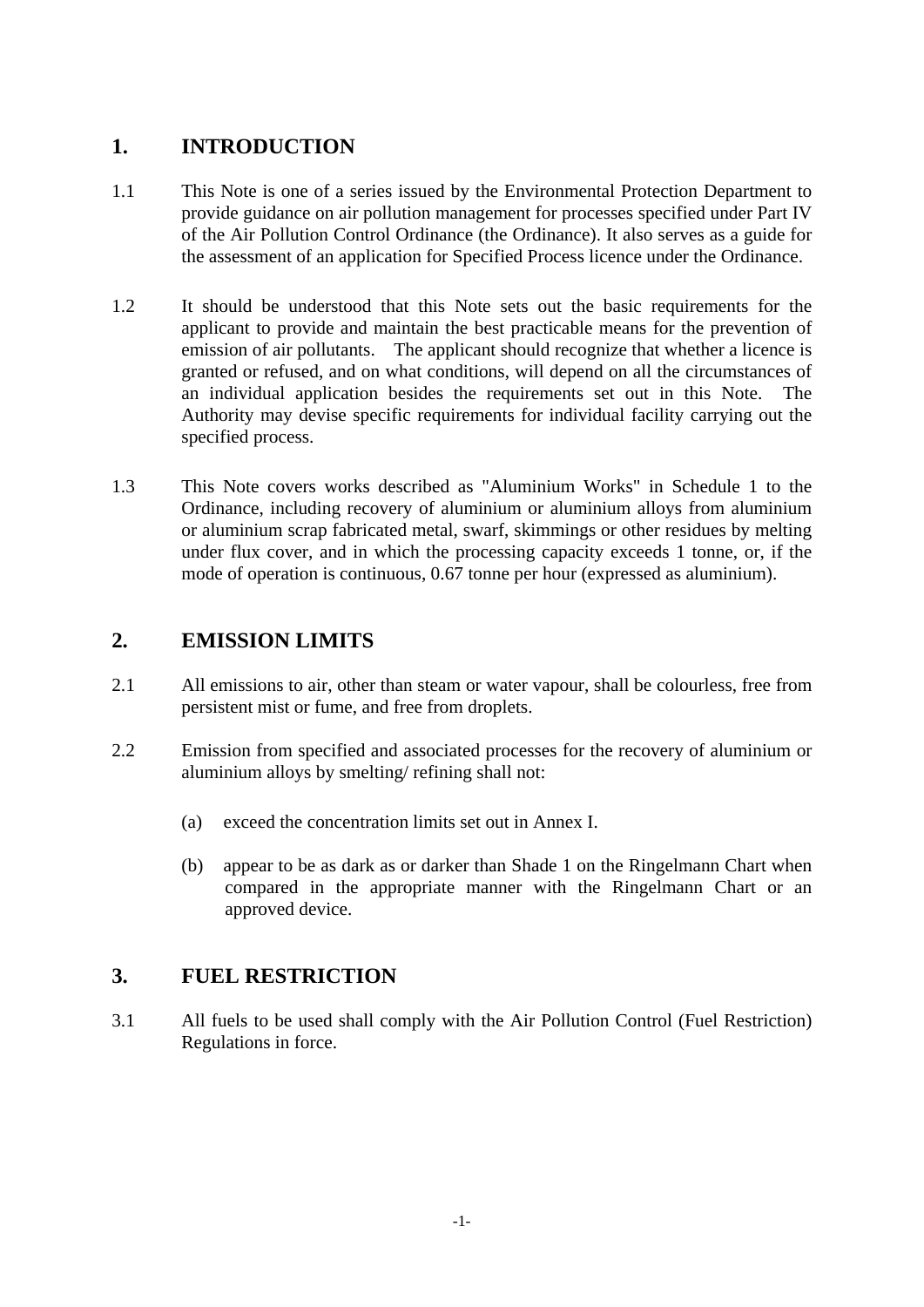### **4. CONTROL OF EMISSIONS**

#### 4.1 Design of Chimney

Chimney includes structures and openings of any kind from or through which air pollutants, generated from combustion, drying and/or other manufacturing process of the plant, may be emitted.

- 4.2 The design of chimney is to be determined by mathematical or physical dispersion modelling techniques acceptable to the Authority. The aims are to ensure:-
	- (a) the relevant Air Quality Objectives (AQOs) will not be threatened at ambient receptors;
	- (b) the emission of non-AQO pollutants, in particular, heavy metals and carcinogenic organic compounds, will not cause any adverse effect to human health or environment; and
	- (c) no undue constraint will be incurred to the existing and future development or land use.
- 4.3 The final chimney height shall be agreed with the Authority and in any case, it shall be at least 5 metres above the highest point within a distance of 70 metres. In addition, suitable adjustment shall be made to take into account of local meteorology, local topography and background emissions.
- 4.4 For non-combustion process, same guideline shall be observed as far as practicable and in any case, the chimney height shall be at least 3 metres above the roof ridge of the building to which it is attached.
- 4.5 In any case, the design of chimney shall satisfy at least the following conditions:
	- (a) Efflux velocity

Not less than 15 m/s at full load operation. Where a wet method of arrestment is used, the linear velocity within the chimney shall not exceed 9 m/s.

(b) Exit temperature

For combustion process, not less than the acid dew point and in any case, not less than  $80^{\circ}$ C.

(c) Mode of discharge

Releases to air from chimneys shall be directed vertically upwards and not be restricted or deflected by the use of, for example, plates, caps or cowls.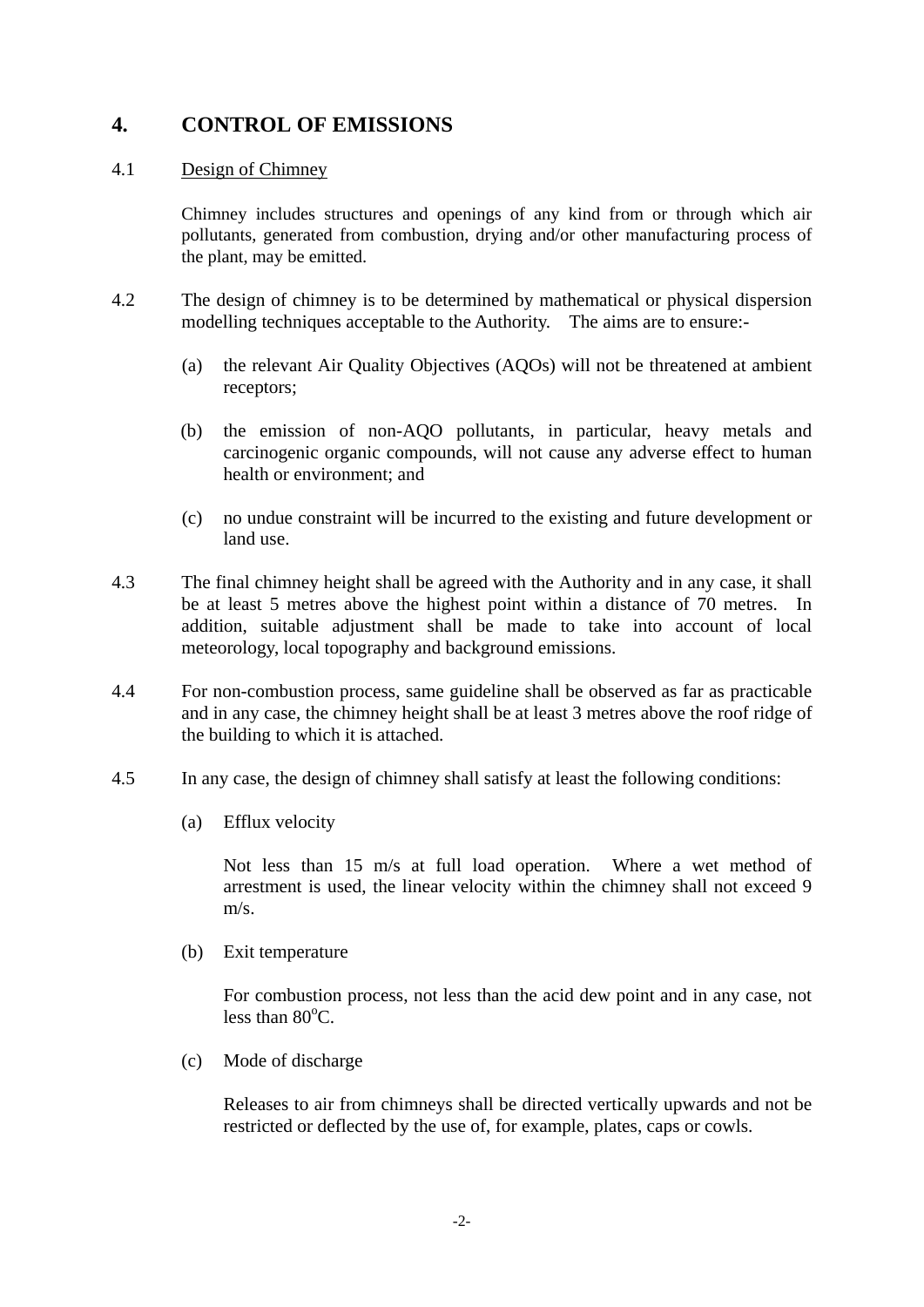In order to obtain maximum advantage from thermal buoyancy, hot emissions should take place from the minimum practicable number of chimneys, and multiplicity of discharge points should be avoided.

Chimney for release of hot emissions shall, wherever possible, be insulated with materials free of asbestos.

4.6 Clean energy sources and fuels with proven benefits to air pollution reduction shall be used whenever possible in the relevant specified process and associated operations. The use of electricity or gaseous fuel for process heating or production of goods is always recommended.

#### **5. FUGITIVE EMISSION CONTROL**

5.1 Boundary Ambient Standards

Total suspended particulates

 $260 \mu g/m^3$  (24-hour average)

Odour 2 odour units

*(Note: An odour unit is the measuring unit of odour level and is analogous to pollutant concentration. In this context, the odour level is defined as the ratio of the volume which the sample would occupy when diluted with air to the odour threshold, to the volume of the sample. In other words, one odour unit is the concentration of the odorant which just induces an odour sensation.)* 

#### 5.2 Engineering Design/Technical Requirements

To be agreed with the Authority. As a general guideline, the loading, unloading, handling and storage of fuel, raw materials, wastes or by-products should be carried out as to prevent the release of:

- (a) visible dust emissions; and/or
- (b) emissions of organic vapours; and/or
- (c) other noxious or offensive emissions.

#### **6. MATERIAL RESTRICTION**

6.1 Metallic charge shall be clean, uncontaminated by grease or non-metallic matters unless the furnace is either designed or fitted with equipment for control of emission of pollutants to the satisfaction of the Authority.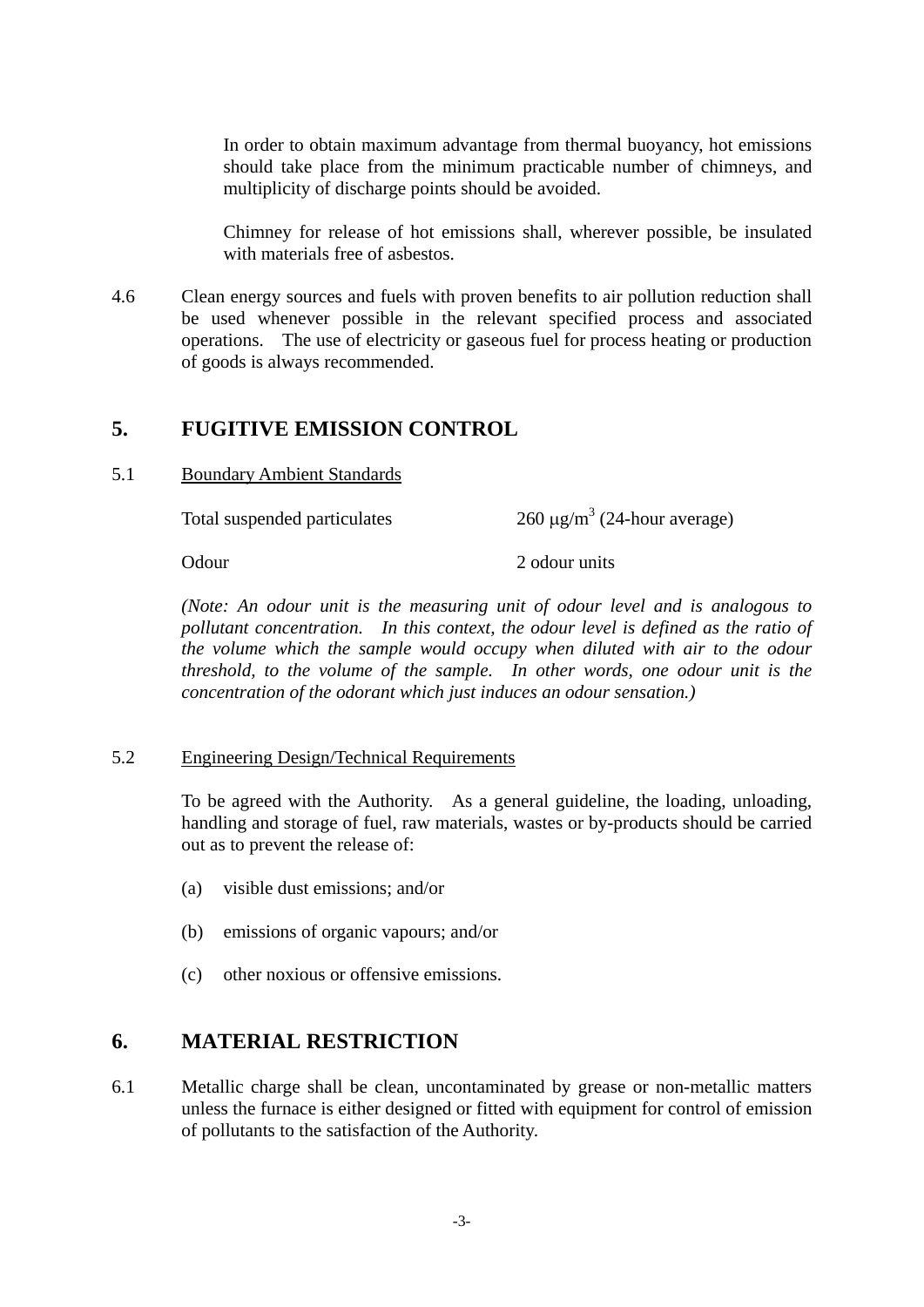### **7. OPERATION AND MAINTENANCE**

- 7.1 Requirements include not only the provisions of the appliances, but the proper operation and maintenance of equipment, its supervision when in use and the training and supervision of properly qualified staff. Specific operation and maintenance requirements may be specified for individual equipment.
- 7.2 Malfunction and breakdown of the process equipment or air pollution control equipment that would cause exceedance of the emission limits or breach of other air pollution control requirements shall be reported to the Authority within 3 working days.

### **8. MONITORING REQUIREMENTS**

8.1 Parameters and sampling frequency will be determined by the Authority.

## **9. COMMISSIONING**

9.1 Commissioning trials (to be witnessed by the Authority whenever appropriate) shall be conducted to demonstrate performance of the air pollution control measures and a report of commissioning trial shall be submitted to the Authority within 1 month after completion of the trial.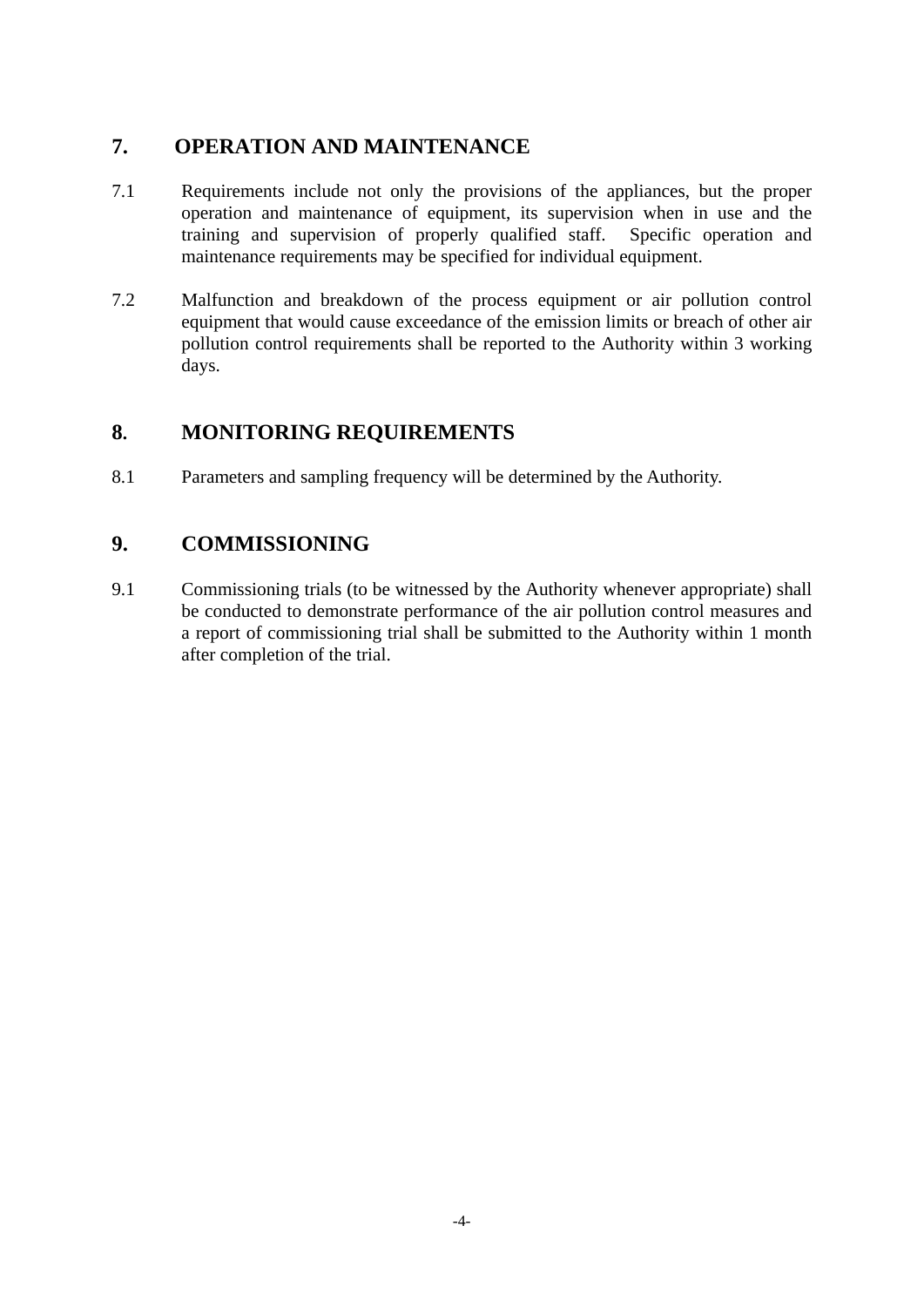#### **ANNEX I CONCENTRATION LIMIT FOR EMISSION FROM ALUMINIUM WORKS - SECONDARY ALUMINIUM PROCESSES**

- I.1 The concentration limits stipulated below shall be applicable to all emissions from the subject specified process and associated processes covered by this Note during normal operations including load change. For smoke emission, the emission limits shall also be applicable to the start-up and shutdown periods.
- (a) Metal Melting Process
	- (i) Reverberatory furnaces

The concentration of air pollutant is expressed as at dry,  $0^{\circ}$ C temperature, 101.325 kPa pressure,  $12\%$  CO<sub>2</sub> conditions.

| <b>Air Pollutant</b>                            | <b>Concentration Limit</b> |
|-------------------------------------------------|----------------------------|
| Particulates                                    | 50 mg/m <sup>3</sup>       |
| Metals and their compounds (as metals)          |                            |
| Tin                                             | $10 \text{ mg/m}^3$        |
| Molybdenum                                      | $10 \text{ mg/m}^3$        |
| Copper                                          | 5 mg/m <sup>3</sup>        |
| Lead                                            | 5 mg/m <sup>3</sup>        |
| Antimony                                        | 5 mg/m <sup>3</sup>        |
| Arsenic                                         | $2 \text{ mg/m}^3$         |
| Chromium                                        | $2 \text{ mg/m}^3$         |
| Platinum                                        | $2 \text{ mg/m}^3$         |
| Selenium                                        | $2 \text{ mg/m}^3$         |
| Cadmium                                         | 1 mg/m <sup>3</sup>        |
| Mercury                                         | $1 \text{ mg/m}^3$         |
| Rhodium                                         | 1 mg/m <sup>3</sup>        |
| Beryllium                                       | $0.002$ mg/m <sup>3</sup>  |
| Phosphorus and its compounds<br>(as phosphorus) | $10 \text{ mg/m}^3$        |
| Halogen compounds                               |                            |
| Hydrogen chloride                               | 50 mg/m $3$                |
| Chlorine                                        | $30 \text{ mg/m}^3$        |
| Fluoride (as hydrogen fluoride)                 | $10 \text{ mg/m}^3$        |